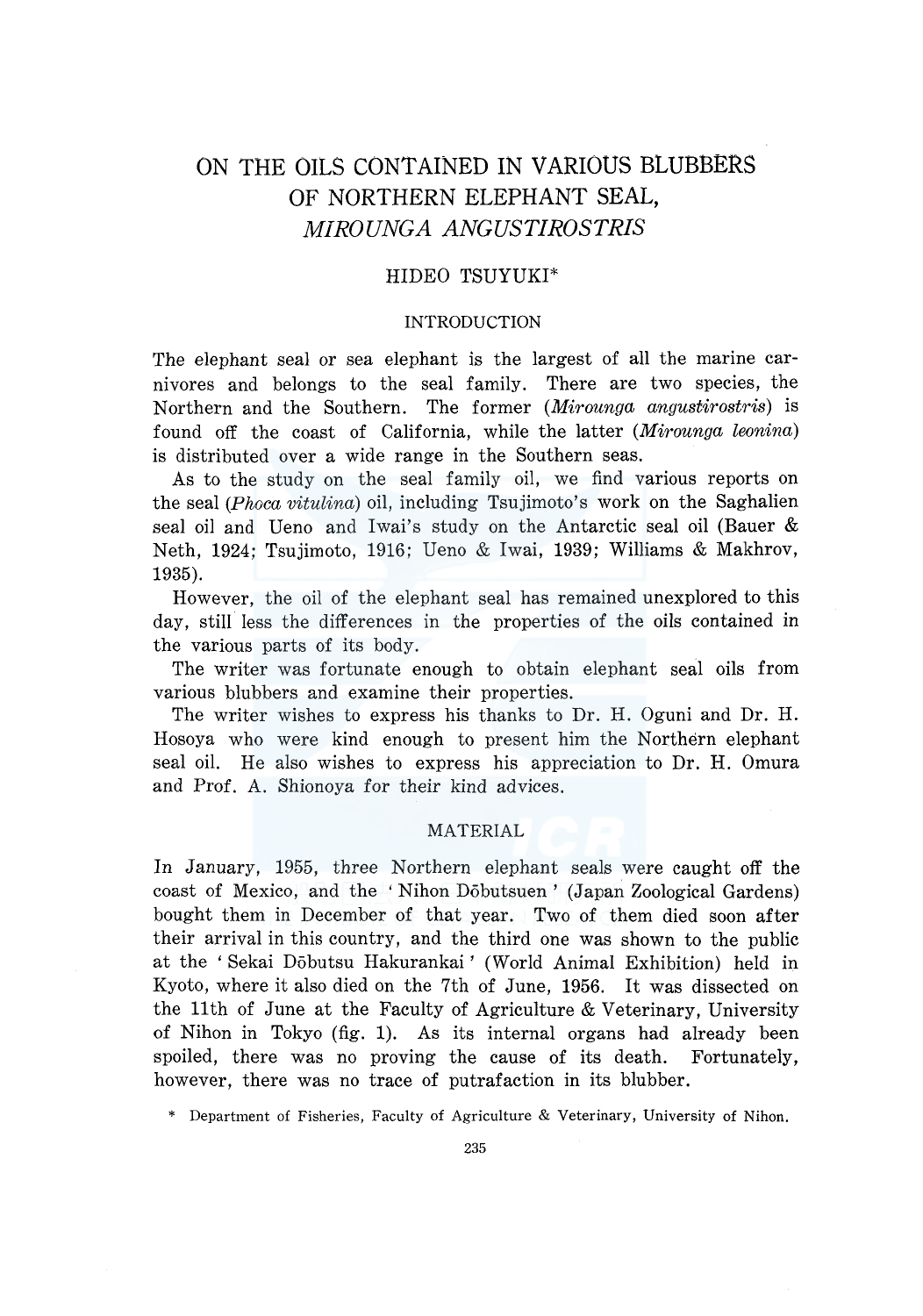## 236 H. TSUYUKI

The details of the Northern elephant seal used in this experiment are shown in table 1. After its capture, the elephant seal had been usually fed with living mackerel and sometimes with living carp.



Fig. 1. Elephant seal, Mirounga angustirostris.

| Sex  | vears | Presumptive Presumptive Body length<br>kg. | m.   | abdomen<br>(m.) | Girth of Girth of Fore flip- Hind flip-<br>neck<br>(m.) | pers<br>$cm.$ ) | pers<br>$\rm\ (cm.)$ |
|------|-------|--------------------------------------------|------|-----------------|---------------------------------------------------------|-----------------|----------------------|
| Male | 5–6   | 2000                                       | 4.40 | 2.96            | 1.67                                                    | 50              | 66                   |
|      |       |                                            |      |                 |                                                         | 52              |                      |

TABLE 1. DETAILS OF ELEPHANT SEAL

## EXPERIMENT AND RESULTS

Oils were extracted from various blubbers as shown in table 2 and fig 2. The sampling methods for oils are shown in table 2.

Physico-chemical studies were conducted with the sample oils, the results of which are shown in table 3.

Unsaponifiable matter and mixed fatty acids were obtained from the oils, and their properties were examined by oridinary methods (tables 3 & 4).

Solid-and liquid fatty acids were separated by the lead-salt alcohol method (Twitchell, 1921), and their properties were examined in an ordinary manner. The melting points of the solid fatty acids were determined in a capillary tube. The results obtained are shown in tables 5 & 6.

The writer of this paper summarized the results obtained as follows :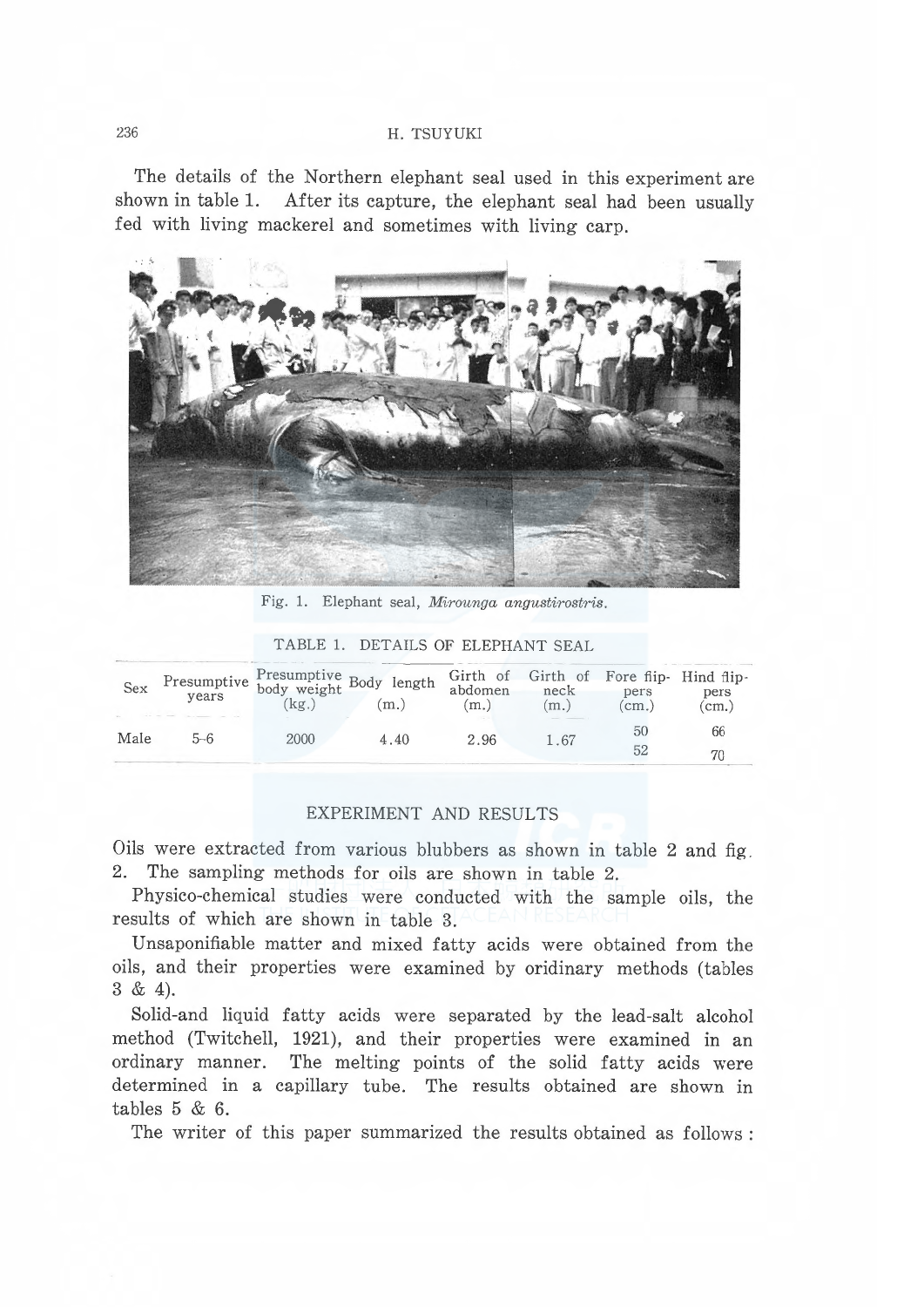| Sample       | Kinds of blubber                                           | Thickness<br>of blubber<br>(cm.) | Oil content<br>in blubber | Sampling method for oil                     |
|--------------|------------------------------------------------------------|----------------------------------|---------------------------|---------------------------------------------|
| А            | Dorsal blubber of<br>thoracic and ab-<br>dominal cavity    | $7 - 10$                         | high                      | Pressing method                             |
| B            | Blubber of frontal<br>(part betwen eyes)                   | $1 - 2$                          | low                       | Pressing method first and<br>then parching  |
| $\mathsf{C}$ | Dorsal blubber of<br>thoracic cavity                       | 10                               | high                      | Pressing method first and<br>then parching  |
| D            | Dorsal blubber of<br>abdominal cavity                      | 7                                | high                      | Pressing method first and<br>then paching   |
| E            | Vetral blubber of<br>thoracic and<br>ab-<br>dominal cavity |                                  |                           | Pressing method                             |
| F            | Ventral blubber of<br>neck                                 | $1 - 2$                          | low                       | Pressing method first and<br>then parching  |
| G            | Ventral blubber of<br>thoracic cavity                      | 9                                | high                      | Pressing method first and<br>then parching  |
| Η            | Ventral blubber of<br>abdominal cavity                     | $\overline{2}$                   | low                       | Pressing method first and<br>then parching  |
| 1            | Ventral blubber of<br>pelvis                               | $1 - 2$                          | low                       | Pressing method first and<br>then parching  |
| J            | Ventral blubber of<br>hindmost part                        | below 1                          | low                       | Pressing method first and<br>then parching  |
| K            | Blubber of tongue                                          | very thin                        | low                       | Extracting method with<br>alcohol and ether |

TABLE 2. KINDS OF BLUBBER AND OIL

(1) The properties of the oils contained in the various blubbers showed only very slight differences. The most remarkable is the difference in the degree of unsaturation of each oil. It is interesting to note that the degree of unsaturation in the tongue oil is very low as in the case of the tongue oil of the sei-whale experimented by Sakai & Mori (1953). The degree of unsaturation of the frontal oil is also very low.

(2) The acid value of the sample oils is very high. This seems to





be due to the large quantity of fatty acids produced at the time of decomposition of the oil by the action of lypase. Apparently the lypase content in the blubber of the elephant seal is comparatively high, and the fat metabolism in its body seems to be active.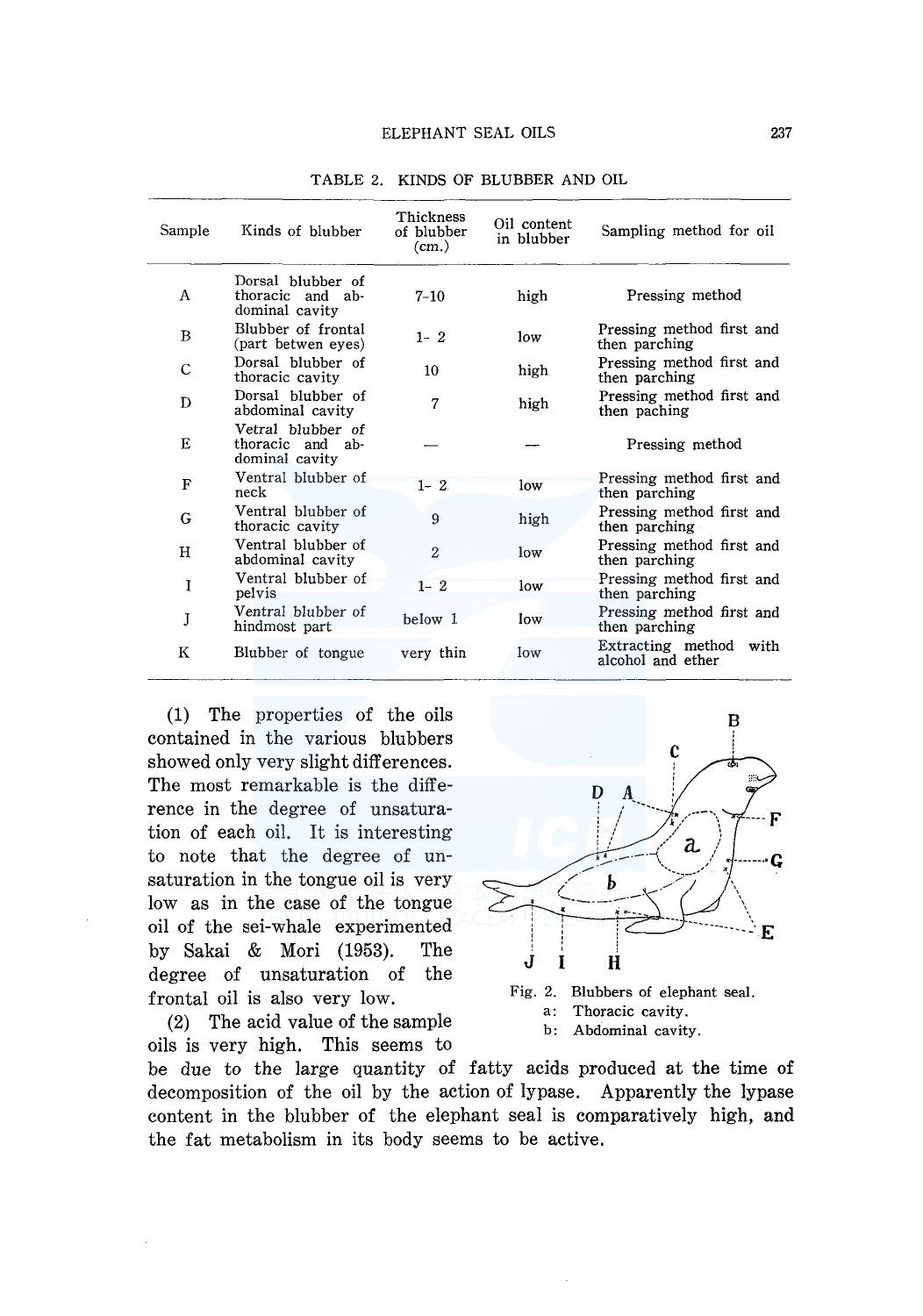|                                               |                 |                                                     |                                 |                          |                          | Η.                      | TSUYUKI                    |                          |                          |                          |                          |                         |                          |
|-----------------------------------------------|-----------------|-----------------------------------------------------|---------------------------------|--------------------------|--------------------------|-------------------------|----------------------------|--------------------------|--------------------------|--------------------------|--------------------------|-------------------------|--------------------------|
|                                               |                 | Iodine<br>value                                     | 84.2                            | 88.6                     | 117.2                    | 98.6                    | 76.3                       | 102.8                    | 113.9                    | 114.1                    | 109.3                    | 103.1                   | 100.1                    |
|                                               | Unsapon. matter | Appearance<br>$(\overline{at} 30^{\circ}C_{\cdot})$ | Yellow, viscous<br>liquid       | Yellowish brown<br>solid | Yellowish brown<br>solid | Brown solid             | Brownish orange<br>solid   | Yellowish brown<br>solid | Yellow solid             | Yellowish brown<br>solid | Yellowish brown<br>solid | Yellow solid            | Yellowish brown<br>solid |
|                                               | Unsapon.        | matter (%                                           | 1.46                            | 0.65                     | 0.66                     | 0.61                    | 1.42                       | 1.81                     | 1.04                     | 1.03                     | 1.08                     | 0.52                    | 1.67                     |
|                                               | Iodine          | value                                               | 136.4<br>Ť                      | 105.5                    | 130.2                    | 118.0                   | 140.9                      | 116.4                    | 134.2                    | 133.4                    | 110.4                    | 123.1                   | 90.4                     |
| PROPERTIES OF OILS AND UNSAPONIFIABLE MATTERS |                 | Sapon.<br>value                                     | 184.9                           | 187.4                    | 181.5                    | 188.6                   | 185.3                      | 179.3                    | 182.6                    | 186.9                    | 186.0                    | 184.5                   | 175.6                    |
|                                               | Acid            | value                                               | 13.0                            | 27.5                     | 17.5                     | 16.4                    | 11.6                       | 23.2                     | 21.4                     | 20.8                     | 20.9                     | 15.3                    | 28.5                     |
|                                               |                 | $N_D^{30^\circ}$                                    | 1.4646                          | 1.4610                   | 1.4635                   | 1.4626                  | 1.4650                     | 1.4623                   | 1.4641                   | 1.4638                   | 1.4616                   | 1.4630                  | 1.4597                   |
| TABLE 3.                                      |                 | $d_{\frac{4}{3}}^{15^{\circ}}$                      | 0.9251                          | 0.9170                   | 0.9195                   | 0.9187                  | 0.9275                     | 0.9180                   | 0.9202                   | 0.9210                   | 0.9173                   | 0.9188                  | 0.9121                   |
|                                               | İ               | Appearance<br>(at 25°C.)                            | Yellowish orange<br>Ì<br>liquid | Reddish brown<br>liquid  | Reddish brown<br>liquid  | Reddish brown<br>liquid | Yellowish orange<br>liquid | Reddish brown<br>liquid  | Brown, viscous<br>liquid | Reddish brown<br>liquid  | Reddish brown<br>liquid  | Reddish brown<br>liquid | Reddish brown<br>liquid  |
|                                               |                 | Sample                                              | ⊄                               | ∞                        | ပ                        | ≏                       | 囜                          | Щ                        | ಅ                        | ᇁ                        |                          |                         | ×                        |

238

### $\texttt{rsuv}$

 $\frac{1}{3}$ 

 $\frac{1}{2}$  $\begin{array}{c} \begin{array}{c} 1 \\ 1 \end{array} \end{array}$ 

 $\mathbf{I}$ 

J.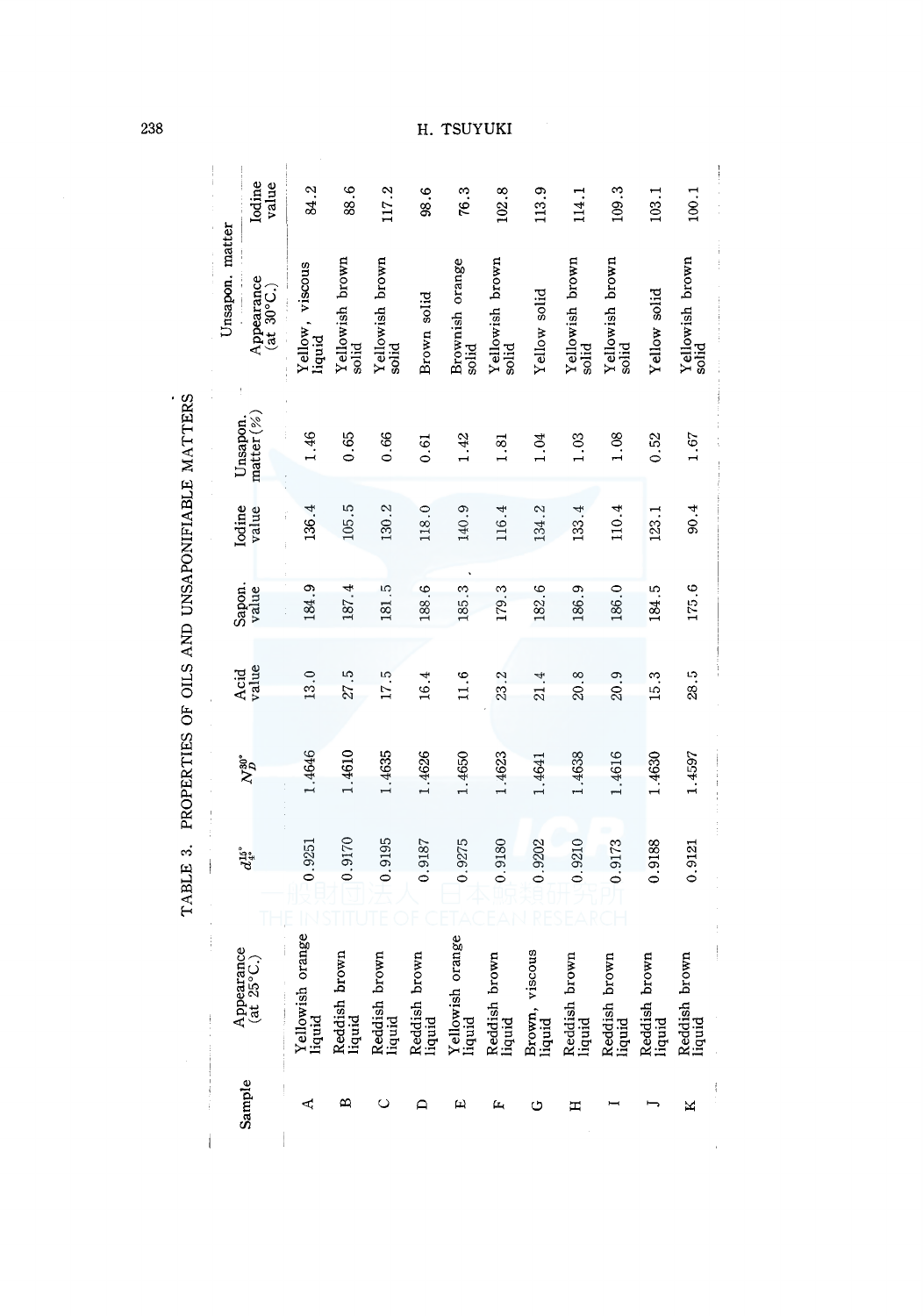

Fig. 3. Dorsal blubber of thoracic cavity of elephant seal.

#### TABLE 4. PROPERTIES OF MIXED FATTY ACIDS

| Sample | Appearance (at $30^{\circ}$ C.) | $N_D^{30^{\circ}}$ | <b>I</b> odine<br>value | Neutrali-<br>zation<br>value | Average<br>molecular<br>weight |
|--------|---------------------------------|--------------------|-------------------------|------------------------------|--------------------------------|
| А      | Yellow liquid                   | 1.4590             | 138.2                   | 189.6                        | 295.9                          |
| B      | Reddish orange liquid           | 1.4552             | 108.6                   | 193.3                        | 290.3                          |
| C      | Yellow liquid                   | 1.4578             | 133.2                   | 187.2                        | 299.7                          |
| D      | Yellowish orange liquid         | 1.4565             | 122.9                   | 195.4                        | 287.1                          |
| E      | Orange liquid                   | 1.4598             | 142.8                   | 190.6                        | 294.4                          |
| F      | Orange liquid                   | 1.4564             | 120.1                   | 183.9                        | 305.1                          |
| G      | Yellowish orange liquid         | 1.4589             | 136.9                   | 188.3                        | 298.0                          |
| H      | Yellowish orange liquid         | 1.4589             | 135.2                   | 193.1                        | 290.5                          |
| T      | Yellow liquid                   | 1.4559             | 113.2                   | 190.2                        | 295.0                          |
|        | Yellowish orange liquid         | 1.4572             | 126.3                   | 188.2                        | 298.0                          |
| K      | Yellowish orange liquid         | 1.4450             | 94.2                    | 181.5                        | 309.1                          |

#### TABLE 5. PROPERTIES OF SOLID FATTY ACIDS

| Sample | Percent. in<br>mixed<br>fatty acids | Appearance<br>(at 25°C.) | $N_D^{50^o}$ | Melting<br>point<br>$(^{\circ}C_{\cdot})$ | Iodine<br>value | Neutral-<br>ization<br>value | Average<br>molecular<br>weight |
|--------|-------------------------------------|--------------------------|--------------|-------------------------------------------|-----------------|------------------------------|--------------------------------|
| A      | 25.11                               | Yellowish white solid    | 1.4347       | $42.5 - 45.0$                             | 23.1            | 211.5                        | 265.3                          |
| B      | 25.07                               | Dark brown solid         | 1.4345       | $42.0 - 44.5$                             | 23.4            | 207.2                        | 270.8                          |
| C      | 26.43                               | Yellowish brown solid    | 1.4350       | $43.0 - 45.0$                             | 24.6            | 195.4                        | 287.1                          |
| D      | 30.73                               | Brown solid              | 1.4363       | $45.0 - 47.0$                             | 26.9            | 202.8                        | 276.7                          |
| E      | 25.05                               | Yellowish brown solid    | 1.4355       | 43.5 46.5                                 | 25.6            | 214.7                        | 261.3                          |
| F      | 33.19                               | Yellowish brown solid    | 1.4365       | 47.5.49.5                                 | 27.2            | 204.3                        | 274.6                          |
| G      | 29.76                               | Yellowish brown solid    | 1.4359       | $45.5 - 47.5$                             | 26.5            | 209.1                        | 268.3                          |
| Н      | 31.51                               | Yellowish brown solid    | 1.4368       | $47.0 - 48.5$                             | 28.1            | 213.9                        | 262.3                          |
|        | 26.71                               | Yellowish brown solid    | 1.4351       | $44.0 - 47.0$                             | 25.3            | 226.1                        | 248.2                          |
|        | 28.64                               | Yellowish brown solid    | 1.4360       | $43.0 - 47.0$                             | 26.6            | 207.3                        | 270.7                          |
| Κ      | 27.77                               | Brown solid              | 1.4354       | $44.0 - 47.0$                             | 25.9            | 203.5                        | 275.7                          |